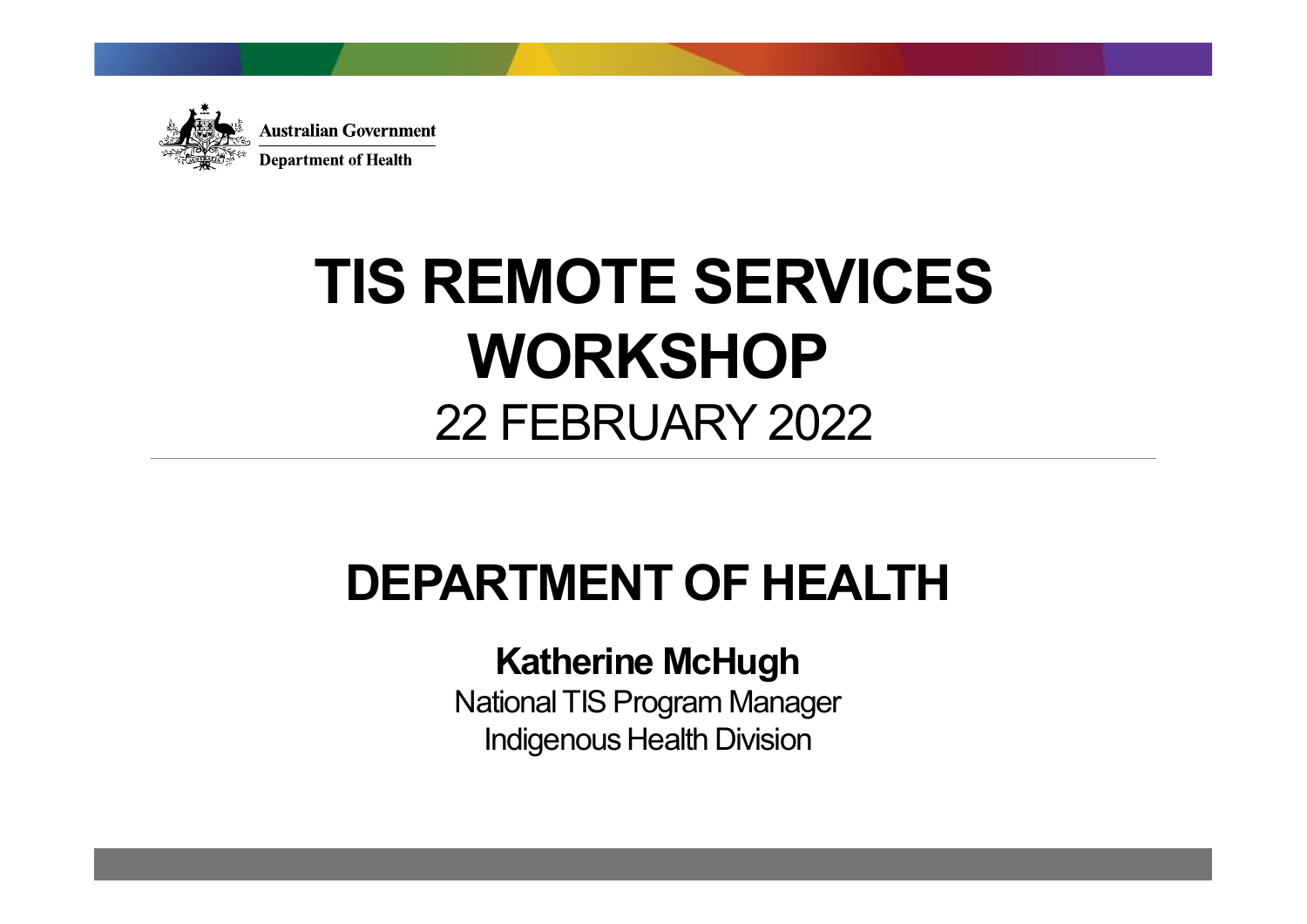

### Presentation Overview

### Acknowledgement of Country

### Policy context

## Government announcement of TIS Program extension The Maximum diversion<br>
Tresentation Overview<br>
Acknowledgement of Country<br>
Policy context<br>
Government announcement of TIS Program extension<br>
TIS Program – Key priorities post June 2022<br>
. National TIS coverage<br>
. Focus on p

# Government announcement or 11S Program extension<br>
TIS Program – Key priorities post June 2022<br>
• National TIS coverage<br>
• Focus on priority groups<br>
• Focus on population health approaches<br>
TIS Program components and fundi

- National TIS coverage
- Focus on priority groups
- Focus on population health approaches

### TIS Program components and funding

### **Questions**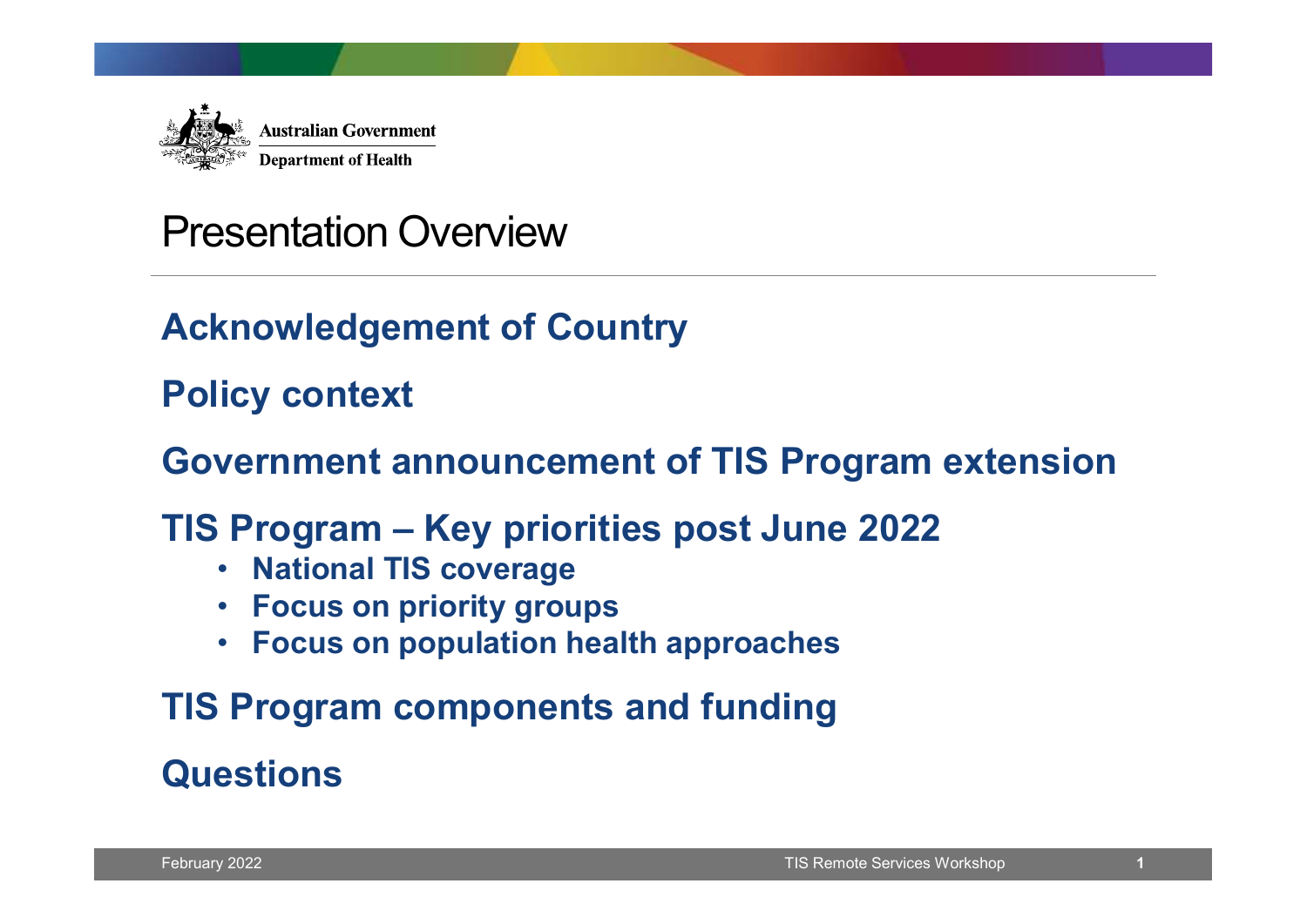

### Policy context

### National Preventive Health Strategy 2021-30

Boosting action to reduce tobacco use and nicotine addiction.

### National target:

Daily smoking rate for Aboriginal and Torres Strait Islander adults **Strait Assembly Preventive Band Torres Strait Islander adults** Reduce to 27% or less by 2030<br>10% reduction in 10 years

10% reduction in 10 years



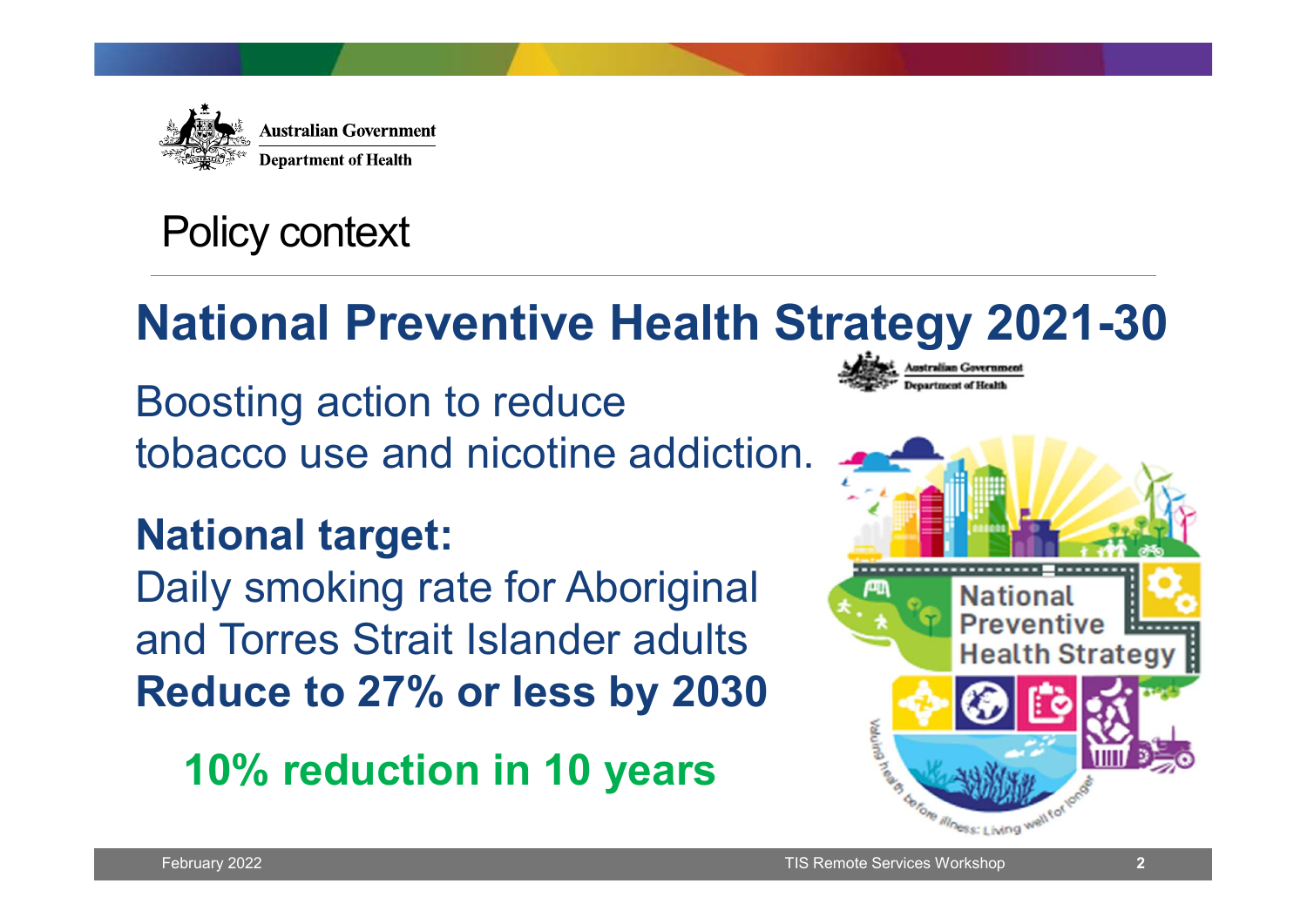

### Policy context



### National Aboriginal & Torres Strait Islander Health Plan 2021-2031

### Implement culturally safe and responsive solutions to prevent the uptake of tobacco use

|                                                                                            | Focussing on prevention      |                                                                                         |
|--------------------------------------------------------------------------------------------|------------------------------|-----------------------------------------------------------------------------------------|
|                                                                                            | Priority 4                   | Health promotion                                                                        |
|                                                                                            | Priority 5                   | Early intervention                                                                      |
| nplement culturally safe and<br>esponsive solutions to prevent<br>ne uptake of tobacco use | Priority 6                   | Social and emotional<br>wellbeing and trauma-<br>aware, healing-<br>informed approaches |
|                                                                                            | Priority 7                   | Healthy environments,<br>sustainability and<br>preparedness                             |
| February 2022                                                                              | TIS Remote Services Workshop | $\overline{\mathbf{3}}$                                                                 |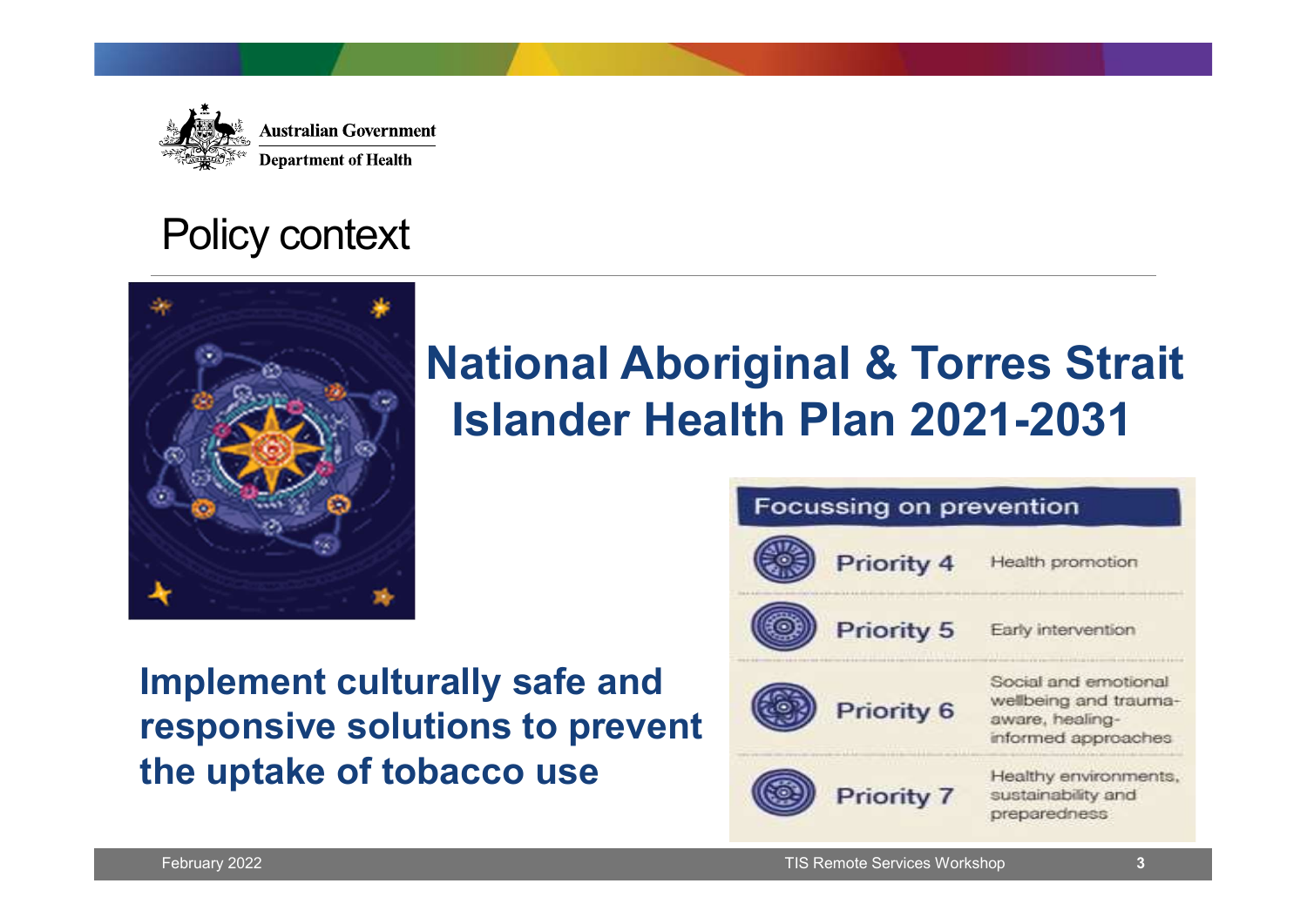

### Government Announcement of TIS Program extension

### TIS program extended to 30 June 2026

- Announced on 28 December 2021
- TIS will continue for another 4 years
- Total funding is \$188 million (or \$47m per year)
- New national target: 10% reduction in 10 years
- Key priorities for TIS moving forward
- Fig. 115 will continue for another 4 years<br>
Total funding is \$188 million (or \$47m per year)<br>
 New national target: 10% reduction in 10 years<br>
 Key priorities for TIS moving forward<br>
 Other programs also have an importa • Other programs also have an important role to play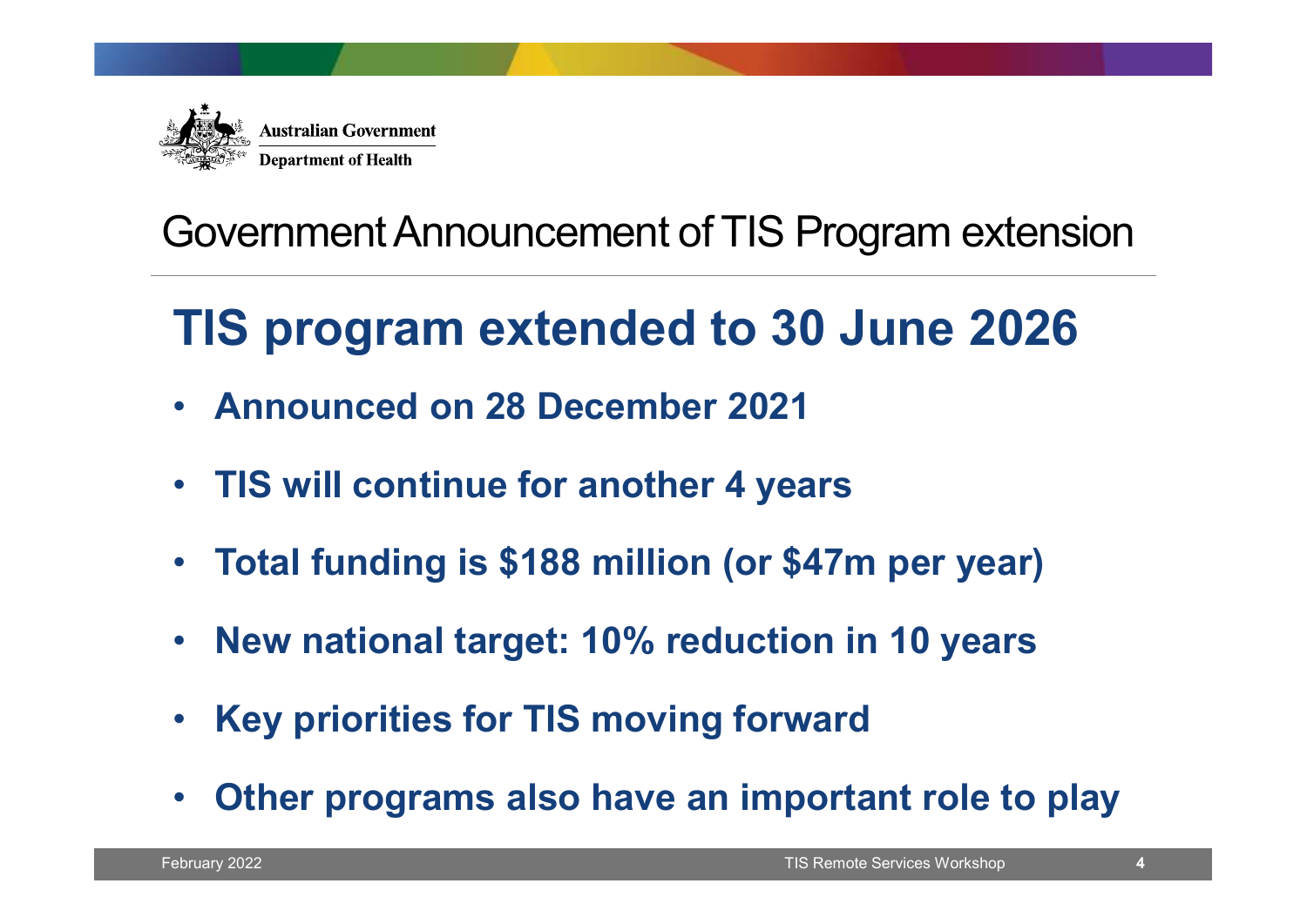

## TIS Program – Key Priorities post June 2022 Alter Australian Government<br>
IS Program – Key Priorities post June 2022<br>
National TIS coverage – why and how<br>
ANU findings:

### ANU findings:

- TIS is making a difference in communities
- Many communities don't have TIS
- Many people (about 25%) don't have TIS
- TIS coverage in remote communities is a priority

### TIS Program changes:

- **Expand TIS regions & more funding**
- Update TIS regions so there are no gaps
- Focus on activities that expand TIS reach
- Support these changes with national projects
- February 2022<br>February 2022<br>February 2022<br>February 2022<br>February 2022<br>February 2022<br>February 2022<br>February 2022<br>February 2022<br>February 2022<br>February 2022<br>February 2022<br>February 2022<br>February 2022<br>February 2022<br>February 202 • Support the TIS workforce to make these changes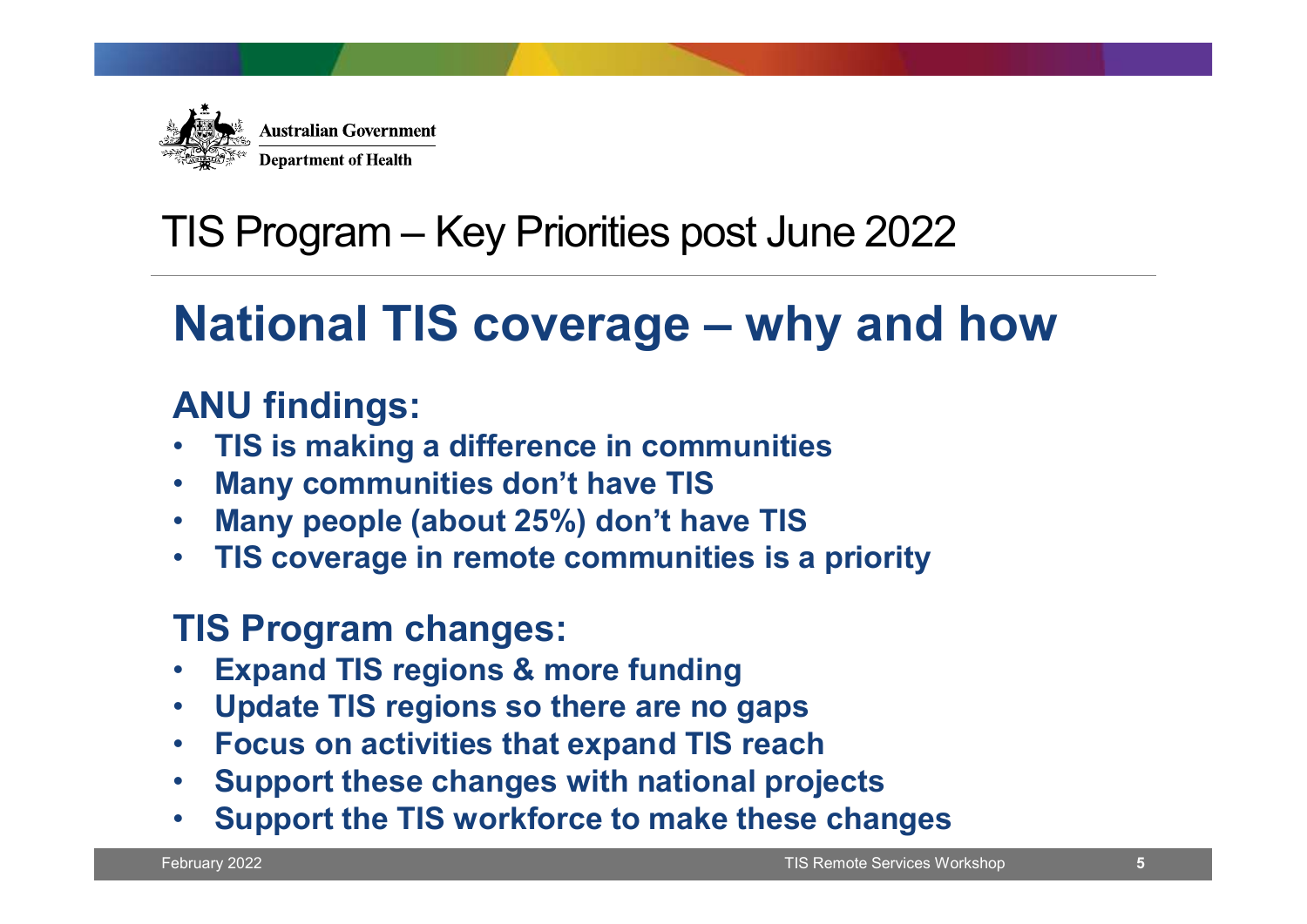

# Alex Australian Government<br>TIS Program – Key Priorities post June 2022<br>**Achieving national coverage**

### Achieving national coverage through regional population health service delivery

Current TIS regions ABS Indigenous regions

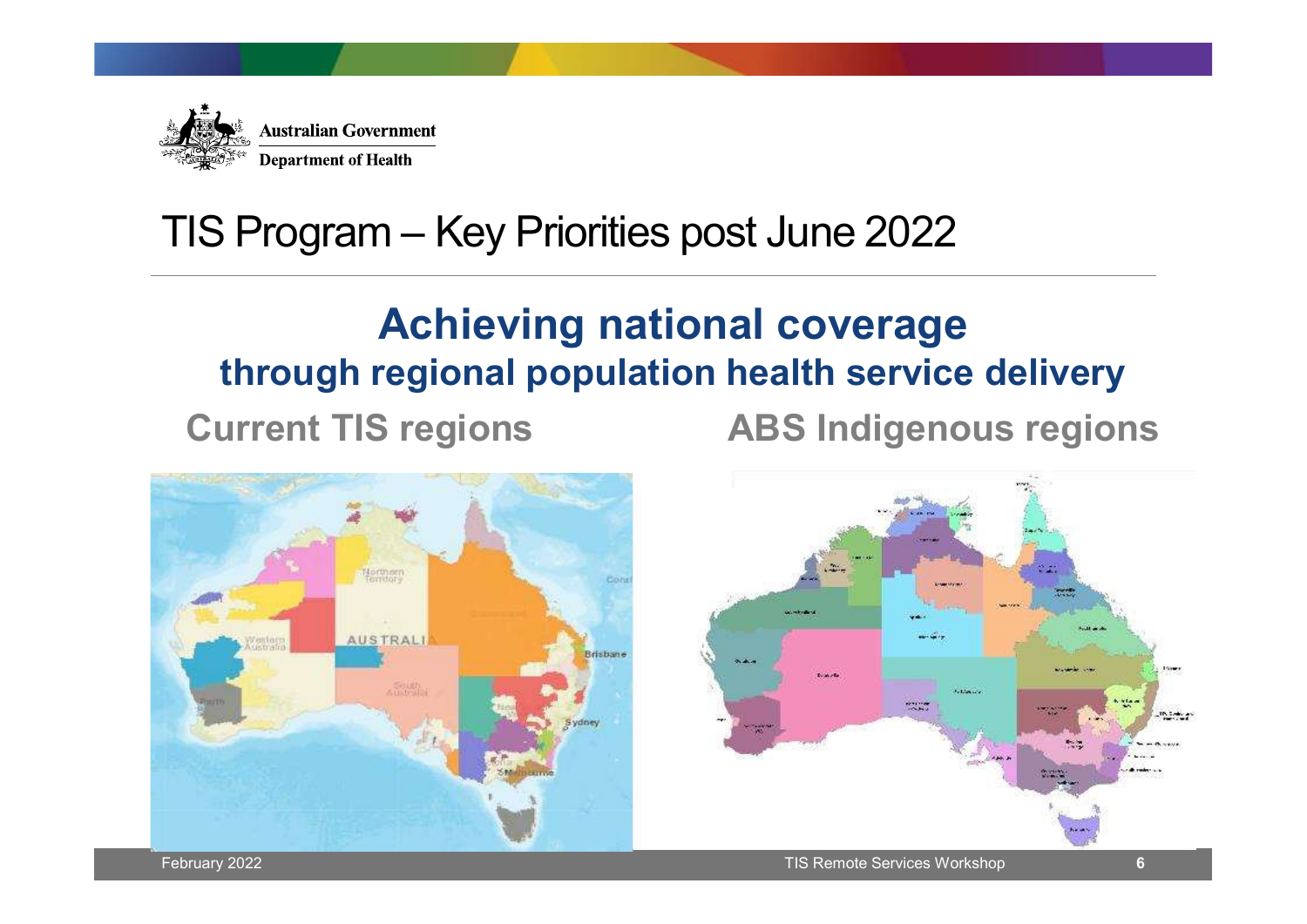

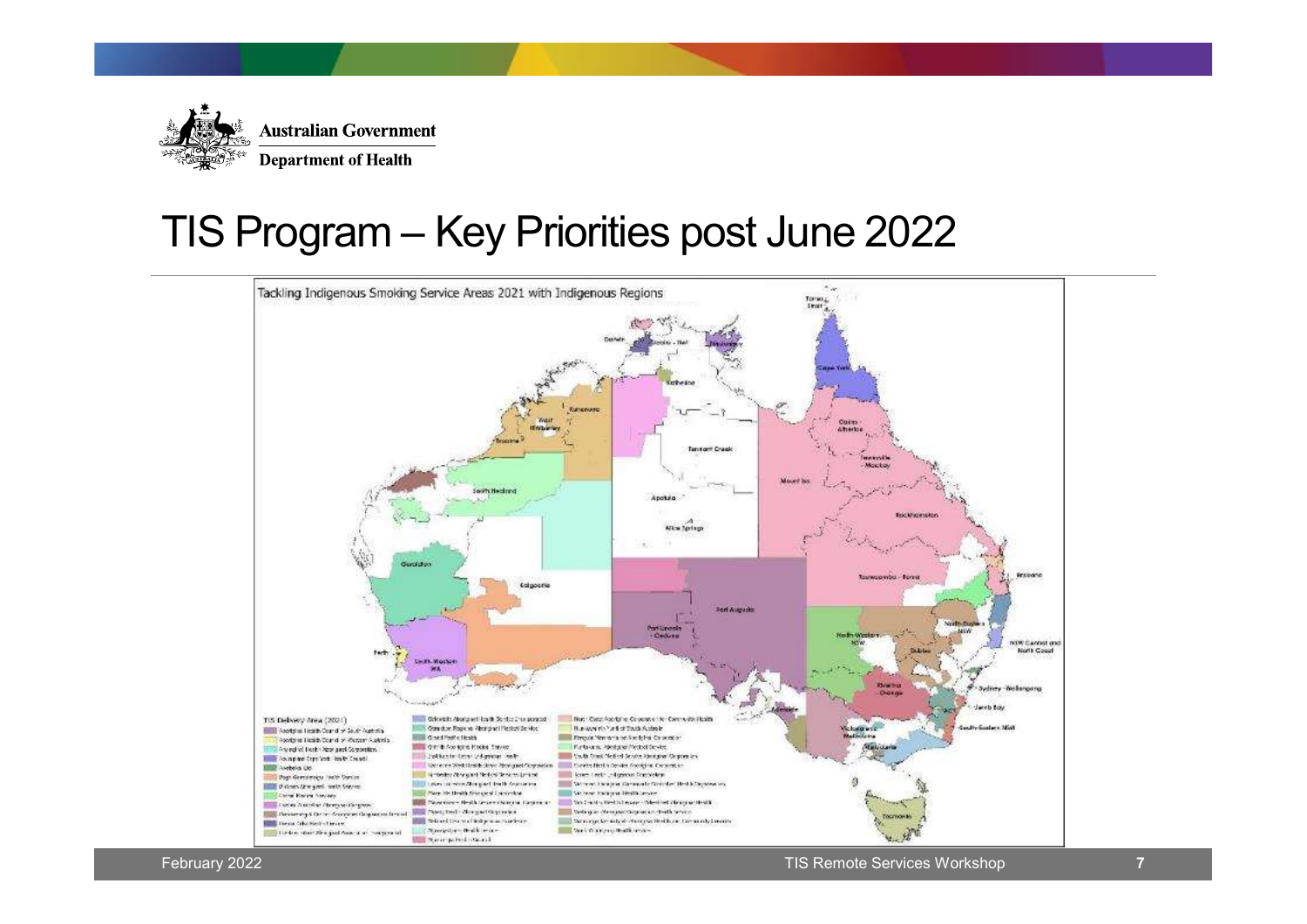

# Alex Australian Covernment<br>TIS Program – Key Priorities post June 2022<br>TIS priority group – Remote

### TIS priority group – Remote

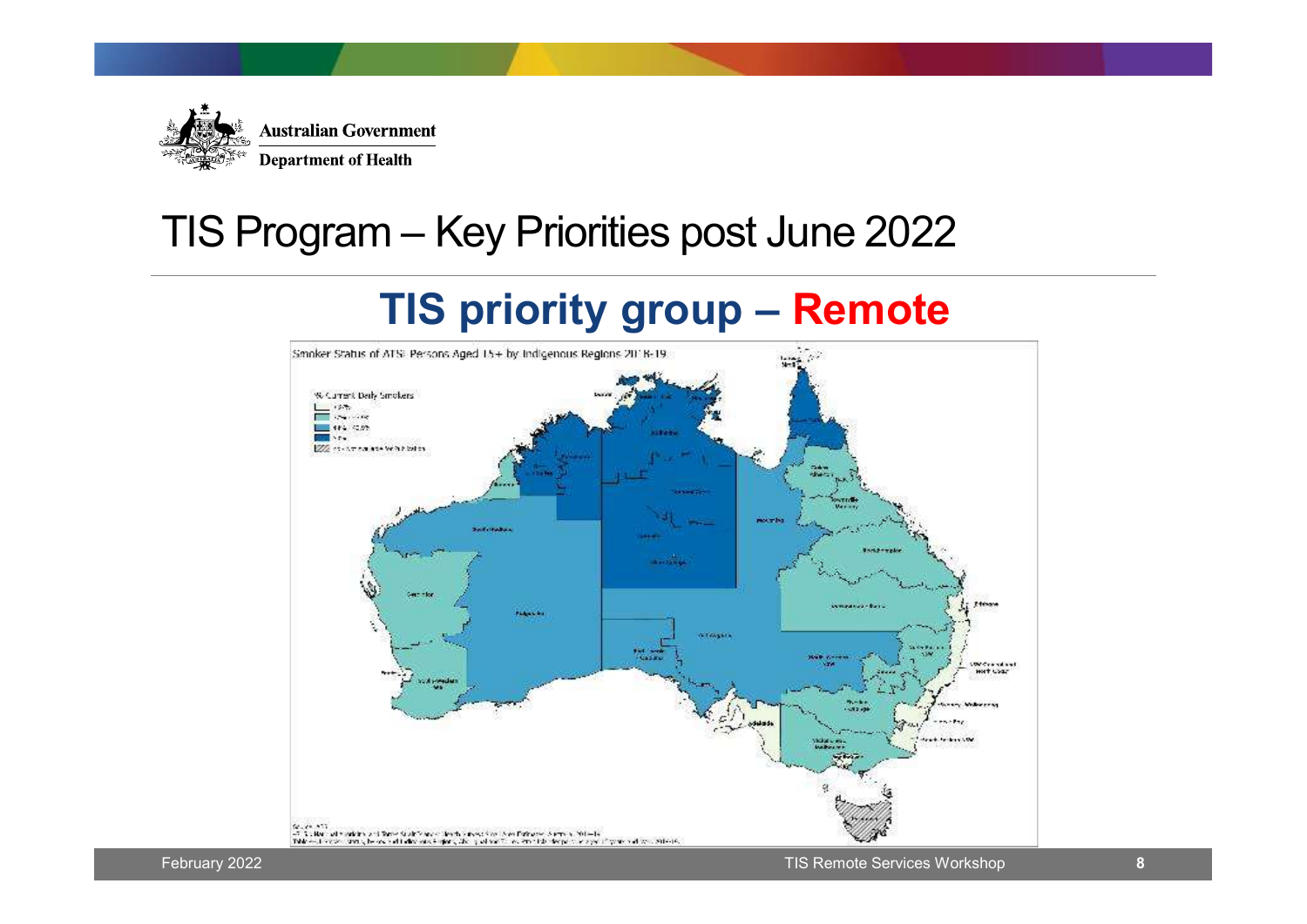

### TIS Program – Key Priorities post June 2022 TIS activities Australian Government<br>
Program — Key Priorities post June 2022<br>
nger focus on population health app<br>
Sactivities<br>
• Community education & engagement<br>
• Smokefree policies<br>
• Mass media/social media campaigns<br>
• Promotional • Community education & engagement<br>• Community education & engagement<br>• Smokefree policies<br>• Mass media/social media campaigns<br>• Promotional resources<br>• Events<br>• Other – e-cigarettes/anti-vaping<br>ssation supports  $\times$ Stronger focus on population health approaches

- Community education & engagement
- 
- February 2022<br>
February 2022<br>
February 2022<br>
February 2022<br>
February 2022<br>
February 2022<br>
February 2022<br>
February 2022<br>
February 2022<br>
February 2022<br>
February 2022<br>
February 2022 • Mass media/social media campaigns
	- Promotional resources
	- Events
	-



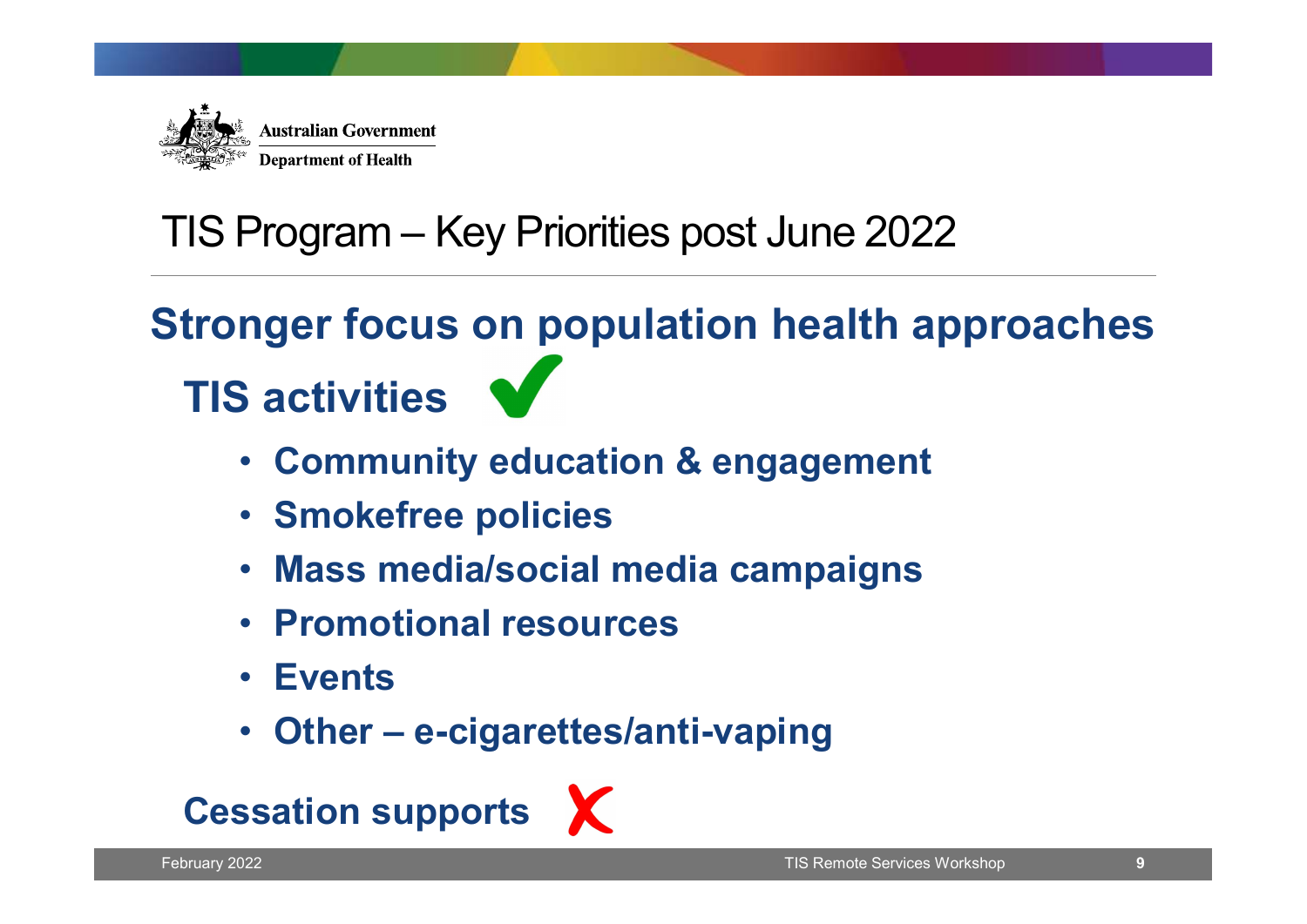

### TIS Program components and funding

### TIS Program extension<br>m and % (Total \$187 8m) Service Delivery 89% \$m and % (Total \$187.8m) Service Delivery<br>Regional TIS teams



# Partice Delivery 89%<br>• Regional TIS teams<br>• National reach & priority projects<br>• National Support 8%

- 
- 

### • National reach & priority projects National Support 9% **Service Delivery 89%<br>• Regional TIS teams<br>• National reach & priority projects<br><b>National Support 9%**<br>• National Coordinator<br>• NBPU

- 
- 

### **Service Delivery 89%<br>
• Regional TIS teams<br>
• National reach & priority projects<br>
National Support 9%<br>
• National Coordinator<br>
• NBPU<br>
National Evaluation 2%** National Evaluation 2% Service Delivery 89%<br>
• Regional TIS teams<br>
• National reach & priority projects<br> **National Support 9%**<br>
• National Coordinator<br>
• NBPU<br> **National Evaluation 2%**<br>
• Program evaluation (CIRCA)<br>
• Impact evaluation (ANU)

- 
- 

89% Service Delivery 89%<br>
• Regional TIS teams<br>
• National reach & priority projects<br> **National Support 9%**<br>
• National Evaluation 2%<br>
• Program evaluation (CIRCA)<br>
• Impact evaluation (ANU)<br>
Indigenous Quitline project and<br>
O Indigenous Quitline project and • National Support 9%<br>
National Support 9%<br>
• National Coordinator<br>
• NBPU<br> **National Evaluation 2%**<br>
• Program evaluation (CIRCA)<br>
• Impact evaluation (ANU)<br>
Indigenous Quitline project and<br>
Quitskills training – Complete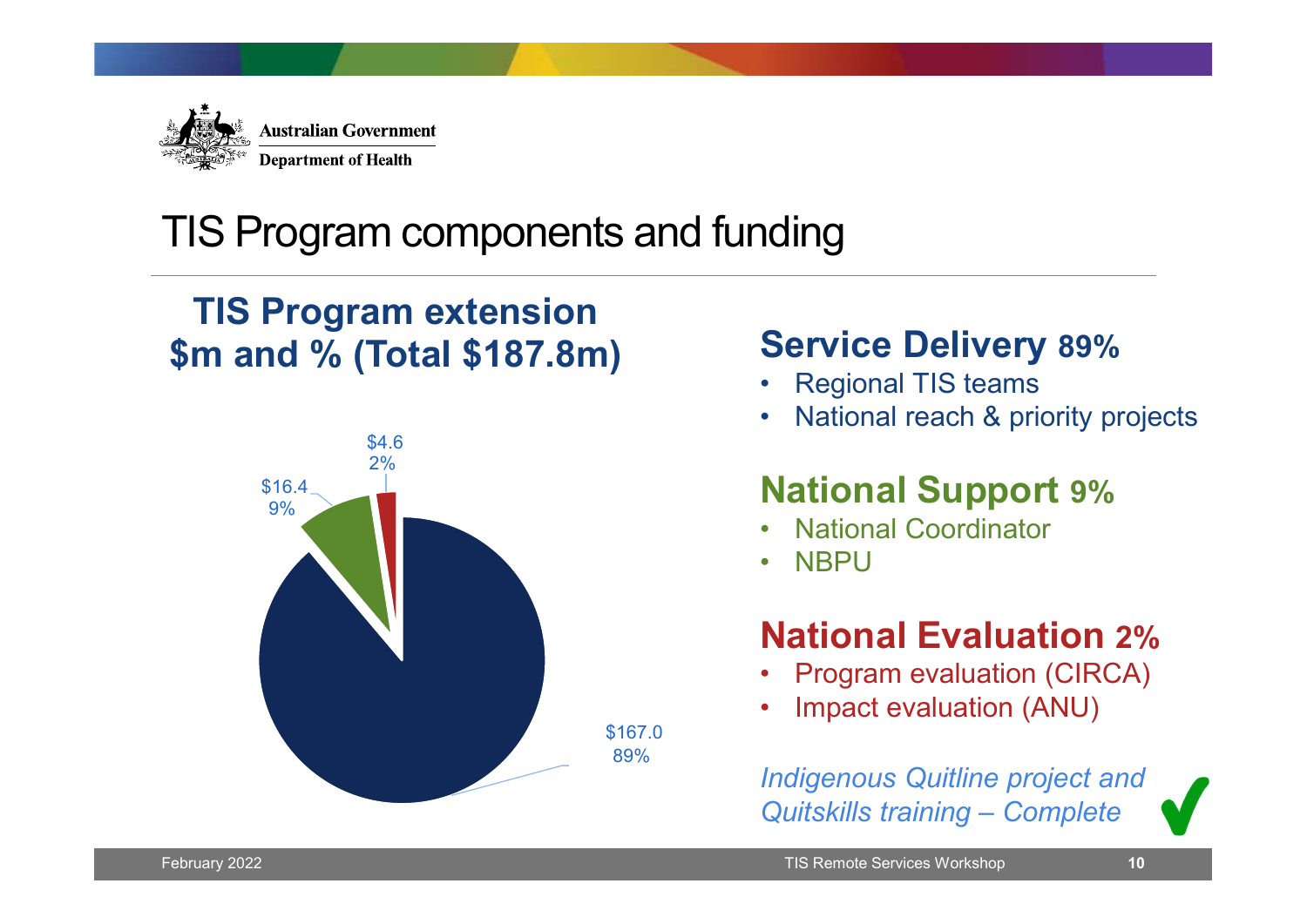

# TIS Program extension – Regional TIS activities

Regional TIS grants in 2022-23

Alternative Theorem extension – Regional TIS activities<br>
Regional TIS grants in 2022-23<br>
• Grants will be extended for 1 year (2022-23)<br>
No change to providers, funding or boundaries No change to providers, funding or boundaries TIS Program extension – Regional TIS activities<br>
Regional TIS grants in 2022-23<br>
• Grants will be extended for 1 year (2022-23)<br>
No change to providers, funding or boundaries<br>
Regional TIS grants from 1 July 2023 (3 years) • IIS Program extension – Regional TIS activities<br>
Regional TIS grants in 2022-23<br>
• Grants will be extended for 1 year (2022-23)<br>
No change to providers, funding or boundaries<br>
Regional TIS grants from 1 July 2023 (3 year **Franch Solutions Network September 1981**<br>
• Grants will be extended for 1 year (2022-23)<br>
No change to providers, funding or boundaries<br> **Regional TIS grants from 1 July 2023 (3 years)**<br>
• Grant round in 2022 to select pr • Grants will be extended for 1 year (2022-23)<br>No change to providers, funding or boundaries<br>Regional TIS grants from 1 July 2023 (3 years)<br>• Grant round in 2022 to select providers<br>• Existing providers are encouraged to a

## Federal TIS grants from 1 July 2023 (3 years)<br>
Grant round in 2022 to select providers<br>
Existing providers are encouraged to apply<br>
Other organisations will also be invited to apply<br>
New grants in place from 1 July 2023<br>
o Regional TIS grants from 1 July 2023 (3 years)

- 
- 
- 
- 

Some changes to boundaries, funding and providers